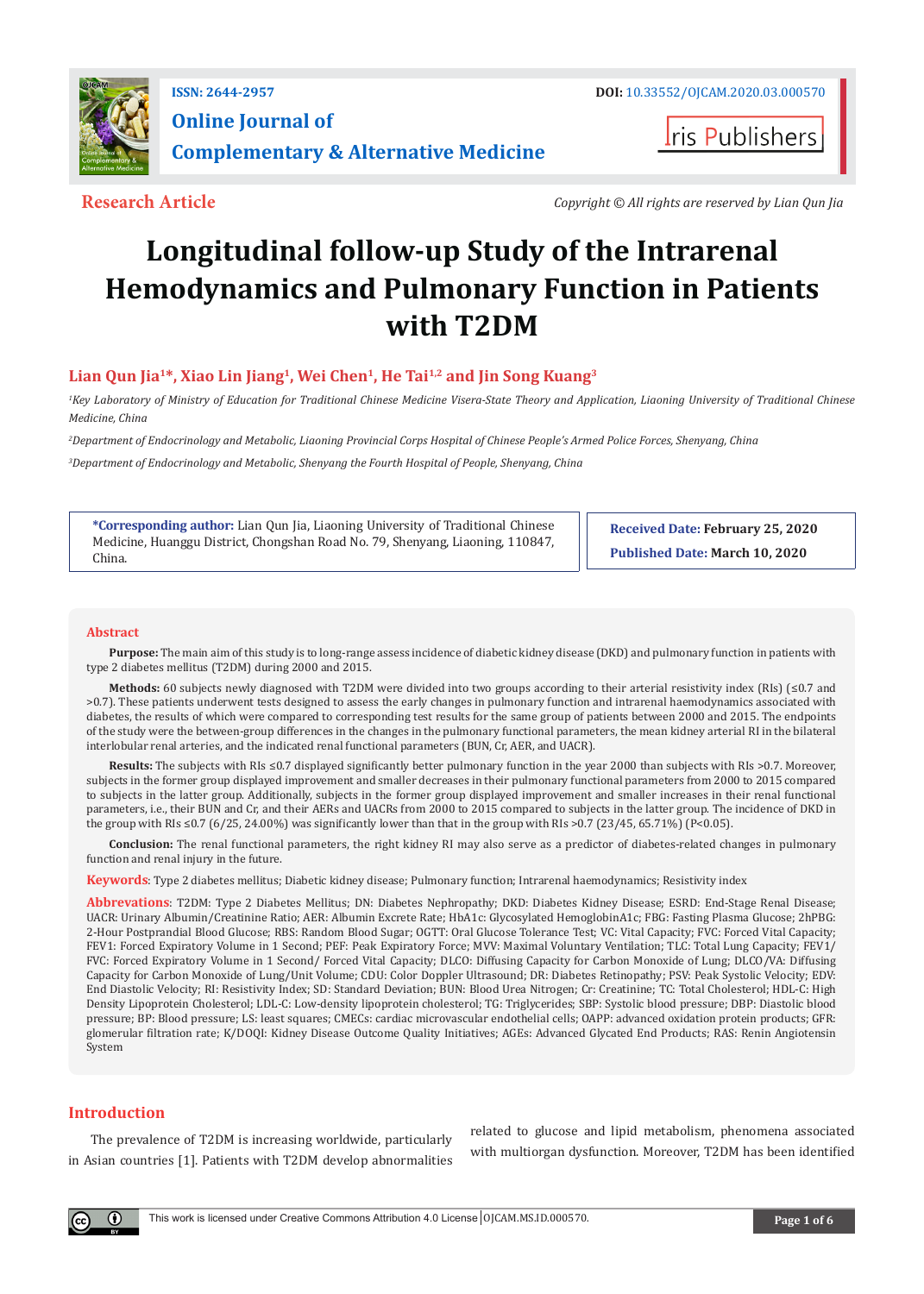as an independent risk factor for cardiovascular disease, as affected patients have a two-fold higher risk of developing cardiovascular disease than unaffected patients [2], and leads to the development of vascular diseases such as DN and DR [3], which are the leading causes of end-stage renal disease (ESRD) and acquired blindness, respectively [4]. New terminology describing kidney disease attributable to diabetes has been introduced in recent guidelines (National Kidney Foundation, 2007), which stipulate that the term 'DN' should be replaced by 'DKD', a major long-term microvascular complication of diabetes characterized by functional, structural and clinical abnormalities of the kidneys caused by diabetes that is highly prevalent among patients with the disease.

More than 3 decades ago, researchers established that patients with T2DM had less alveolar gas exchange capacity than healthy subjects [5]. However, hyperglycaemia-induced pulmonary vascular injury is a complication of T2DM that has been overlooked by researchers attempting to devise treatments for the numerous complications associated with the disease. Obesity, smoking, vascular disease, and prolonged diabetes are also significant contributors to reductions in lung function, and ex-smokers display clinically significant chronic air flow obstruction [6].

Colour doppler ultrasound (CDU), a modality that is widely used in a variety of medical fields, evaluates blood flow velocity based on shifts in Doppler signals [7]. Patients with hyperglycaemia and uncontrolled blood pressure have significantly increased blood flow compared to patients with systemic hypertension without diabetes (as estimated by CDU) [8]. The Doppler RI [PSV − PED/ PSV] that reflects intrarenal vascular resistance has been widely used to quantify the alterations in renal blood flow that may develop in renal disease [9].

To the best of our knowledge, no studies have used the intrarenal haemodynamics (RI) to predict changes in pulmonary function and intrarenal haemodynamics in patients with T2DM without DKD.

# **Methods**

# **Subjects**

The patients were included in the study: 1) patients with a diagnosis of T2DM, as defined by the guidelines of the American Diabetes Association [10]; 2) patients with no history of smoking, pulmonary disease, or recent viral illnesses; 3) patients without hepatopathy, nephropathy, hyperuricaemia, or gastrointestinal disease; and 4) patients likely to comply with the guidelines of the study who were able to visit our hospital for periodic assessments. The patients were excluded from the study: 1) patients with T1DM, as well as patients with gestational diabetes and patients who were lactating; 2) patients with inadequate renal function and other renal conditions that may affect intrarenal haemodynamics, such as urolithiasis, urinary infections, and large renal cysts; 3) patients whose liver function were abnormal or with the class III or IV heart failure or a history of coronary angioplasty, or myocardial infarction

within 6 months before enrolling in the study; 5) patients with DKD and hypertension (patients receiving antihypertensive drugs).

# **Study design**

154 adult patients with T2DM (82 males and 72 females) were initially diagnosed with the disease in 2000 and were subsequently divided into two separate groups according to their RIs (≤0.7 or >0.7); however, we were able to locate only 60 of these patients (32 males, 28 females) in 2015. These patients' pulmonary functional parameters, RIs, UACRs, AERs, and BUN and Cr levels were measured in 2015 and compared to corresponding values measured in 2000.

#### **Study assessments and endpoints**

Blood specimen collection and laboratory testing: Venous blood samples were collected between 6 and 8 AM following a fasting period of at least 8 hours and used for measurements of FPG levels, HbA1c levels, and renal functional parameters (BUN, Cr). For this procedure, 5 ml of venous blood was placed in a glass tube, stored at room temperature for at least 10 min, and then centrifuged (3000 r/min) for 10 min to separate the plasma from the serum, the latter of which was stored at -70 °C in a cryogenic refrigerator. BUN and Cr levels were measured according to the instructions of the corresponding research kits. All the specimens were used for measurements of the above parameters within 1 week of collection.

Urine sample collection and laboratory tests: Urine output was quantified via a single 24-h urine collection. Urinary albumin concentrations were measured using a double-antibody radio immunoassay with a sensitivity of 0.5 mg/l, an intra-assay coefficient of variation of 4.5%, and an inter assay coefficient of variation of 5.3% within the range of 10-50 mg/l.

**Pulmonary function measurements:** The indicated pulmonary functional parameters (VC%, FVC%, FEV1%, PEF%, MVV%, TLC%, the FEV1/FVC% ratio, DLCO%, and the DLCO/VA% ratio) were measured using a spirometer. We used the measuredto-expected value ratios and the percentages of the predicted value to eliminate the influence of age, height, and weight on the results. The subjects were asked to remain seated and rest quietly for at least 30 min before testing. The pulmonary function tests were performed 3 times, and the best of 3 acceptable readings for each parameter was used in the analysis. Spirometry and pulmonary functional analysis were performed by trained professionals.

**Intrarenal haemodynamic parameter measurements:** We measured the indicated intrarenal haemodynamics parameters (PSV, EDV, and RI) in the bilateral interlobular renal arteries of subjects who had fasted for at least 8 h by Doppler sonography after documenting the subjects' blood pressures and pulse rates. The examinations were performed after the subjects had rested for 15 min and with each subject in the supine position, as described previously. Colour duplex Doppler sonography was used to examine the vasculature of the left and right renal parenchyma and the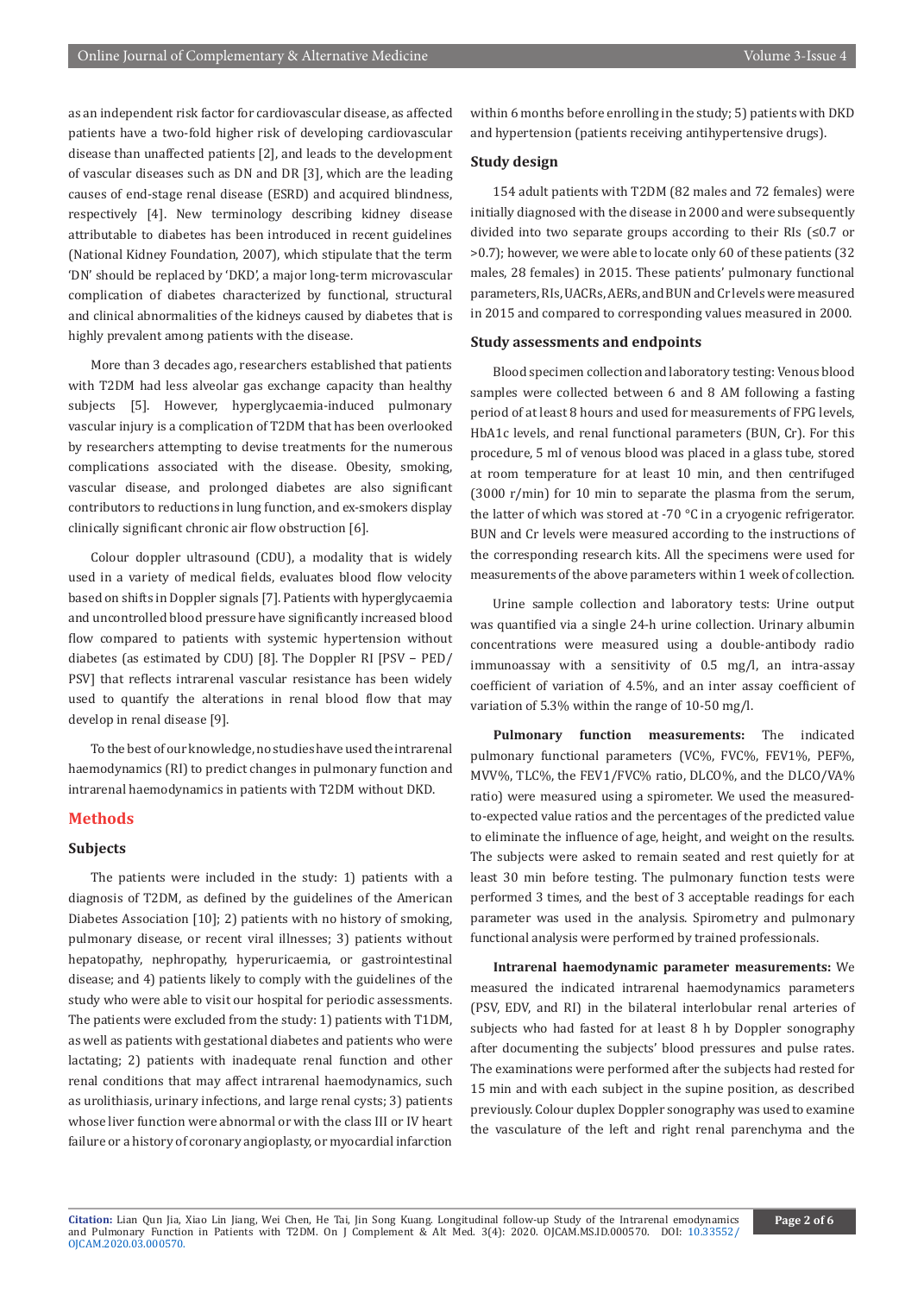main trunk of the renal artery. If no abnormalities in kidney size or vasculature structure were noted, 3 pulsed Doppler measurements were initiated in the interlobar arteries located at the center of the kidney, as well as in the arteries located at its upper and lower poles, within 5 minutes. The pulsed Doppler sampling gate was located in the interlobar arteries, and the angle of insonation, which was measured as precisely as possible, was kept under 60 °C. The PSV and EDV were documented in centimeters per second, and the RI was calculated as (PSV – EDV) / PSV. For each recording, the RI was measured only when at least 3 consecutive waveforms with similar appearances were observed. A mean of 3 RI measurements was obtained for each kidney. All examinations were performed in duplicate by the same operator, who had no knowledge of the two groups (diabetes or control) [11, 12].

#### **Statistical analysis**

Measurement data were expressed as the mean ± SD, and numerical data were expressed as percentages. Statistical analysis was conducted using the SPSS statistical package (Version 17.0, SPSS Inc. Chicago, IL, USA). Differences in categorical variables between the two groups were evaluated using the chi-square test; differences in continuous variables between the two groups were evaluated using the independent-samples t test; before and after treatment within-group differences in continuous variables were assessed using the paired-sample t test. P<0.05 was considered statistically significant.

# **Results**

Pulmonary and renal function were assessed in patients with T2DM who were organized into separate groups according to their RIs. Subjects with RIs ≤0.7 had significantly better pulmonary (VC%, FVC%, FEV1%, PEF%, MVV%, TLC%, the FEV1/FVC% ratio, DLCO%, and the DLCO/VA% ratio), renal function (the AER and UACR and Cr, and BUN) in 2000 than subjects with RIs >0.7. Moreover, subjects in the former group displayed improvements and smaller decreases and increases in their pulmonary and renal functional parameters between 2000 and 2015, respectively, compared to subjects in the latter group. Additionally, the incidence of DKD in the group with RIs  $\leq$  0.7 (6/25, 24.00%) was significantly lower than that in the group with RIs >0.7 (23/35, 65.71%) (P<0.05) (Table 1).

# **Discussion**

The results of this study indicate that in addition to renal functional parameters, the combination of the right kidney RI and the GFR may also be a good predictor of changes in pulmonary function in patients with diabetes, as well as a more sensitive indicator of changes in pulmonary function in such patients during the pre-clinical stages of DKD than the UACR or AER.

Renal Doppler RIs are widely used to evaluate blood flow in renal parenchymal diseases. RIs, which reflect intrarenal vascular resistance, a measure of vascular compliance [9], are also widely used to quantify changes in renal blood flow that may be attributable to renal diseases. Interestingly, previous studies have shown that renal Doppler sonography is an effective noninvasive and inexpensive means of screening for renovascular hypertension correctable via treatment with captopril [13]; therefore, we evaluated intrarenal haemodynamics by examining the RI using Doppler sonography.

The mechanisms underlying the occurrence of lung damage in diabetes are not fully understood. Thus, hyperglycaemia damages the lung, collagen is less susceptible to proteolysis because of nonenzymatic glycosylation of proteins in the lungs and chest wall, leading to its accumulation in lung connective tissue. This process is triggered mainly by hyperglycaemia and is thus more pronounced in patients with poor glycaemic control than in patients with good glycaemic control. In addition, nonenzymatic glycosylation of proteins in the lungs decreases lung compliance [14,15]. Clinically, loss of microvascular reserve in the lung may be associated with an increased risk of hypoxia in acute or chronic pathological lung conditions, such as pneumonia, asthma, chronic obstructive pulmonary disease, and congestive heart failure. Moreover, microvascular abnormalities frequently contribute to histological changes in the lung parenchyma, such as nodular fibrosis [15].

Systemic inflammation is another concern in patients with diabetes. Systemic inflammation induced by oxidative stress is associated with endothelial dysfunction in patients with diabetes [16-18]. Additionally, insulin resistance can alter lung volume and mechanical function via mediators such as leptin [15] and may independently cause airflow obstruction in a manner similar to that in which peripheral airway inflammation causes air flow obstruction in asthma [19]. Lung CO transfer capacity is significantly affected by the integrity of the lung capillary endothelium, a finding that supports that idea that clinicians should devote more attention to pulmonary vascular changes. The reports on lung function testing in patients with diabetes that have been published during the last 15 years have focused predominantly on pulmonary microangiopathy. The lung functional parameters that are related specifically to pulmonary microangiopathy include pulmonary capillary blood volume and CO transfer capacity [20]. Niranjan V found that TLC, FVC, FEV1, and VC values were significantly lower in patients with type 1 diabetes than in healthy subjects [21]. The results pertaining to the correlations between HbA1c and pulmonary function that were noted in previous studies were inconsistent. Two studies noted weak associations between HbA1c and spirometric parameters and strong correlations between diabetes duration and pulmonary function [22,23]. Another cross-sectional population study noted that plasma glucose levels were negatively correlated with FVC and/or FEV [24].

The precise mechanisms underlying DKD development are unknown; however, several theories exist regarding the specific processes that affect haemodynamics in DKD. Haemodynamic changes in diabetic kidneys have been the focus of considerable research. Renin-angiotensin system (RAS) activation reportedly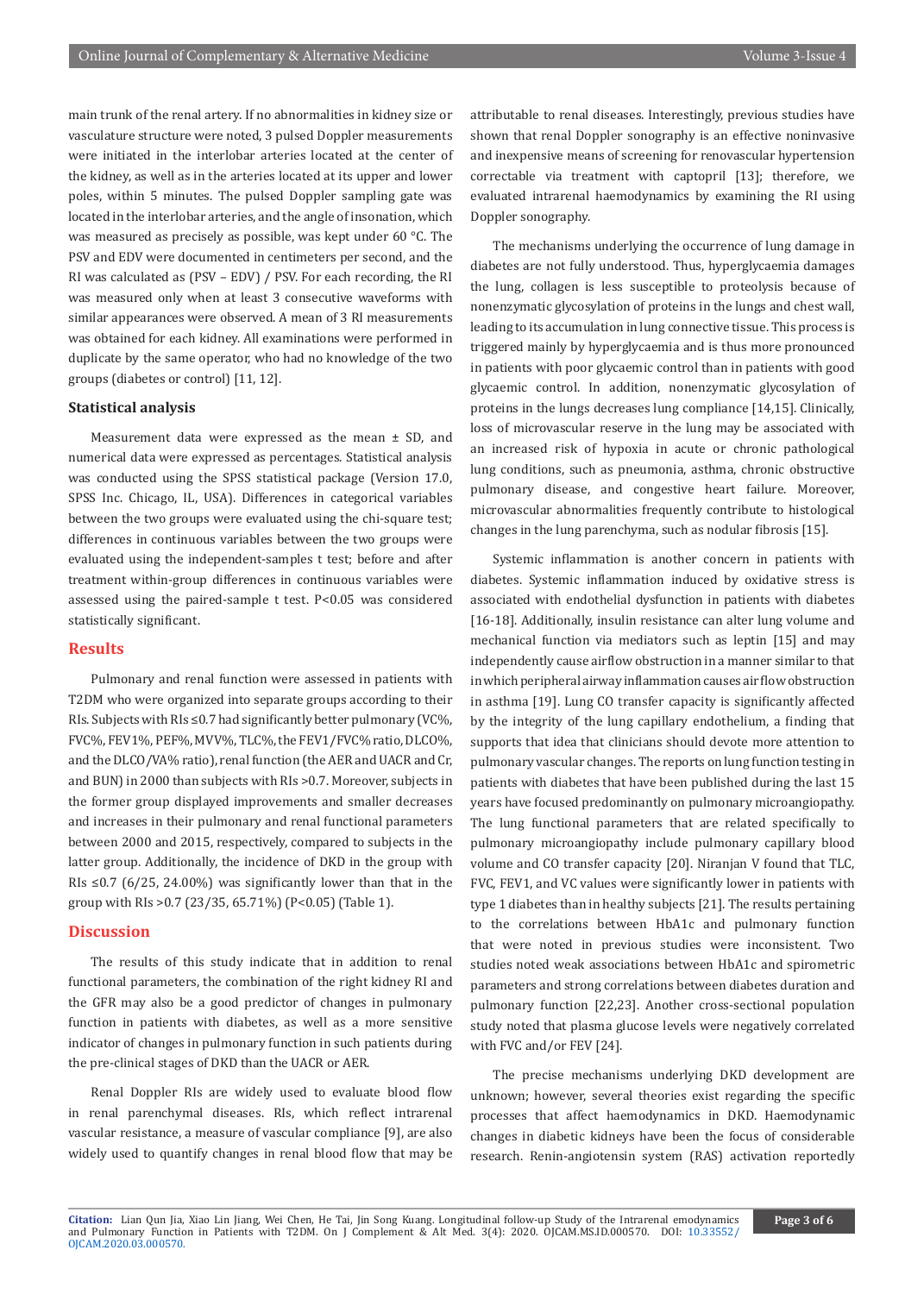induces intrarenal haemodynamic abnormalities in diabetes [25]. Taniwaki H and colleagues demonstrated that the intrarenal RAS may be activated in diabetes and subsequently facilitate increases in the RI and that RAS activation may be impacted by poor glycaemic control. In addition, these authors showed that blocking RAS activation with captopril may reduce intrarenal vascular resistance in diabetes [26].

Elevated RIs have been reported to be associated with vascularinterstitial diseases, including DKD (but not glomerulopathies). Increased RIs may be reflective of decreased tissue and vascular compliance, as well as increased vascular resistance [9]. However, the early stages of DN are associated with an increased GFR and variable increases in renal plasma flow and the filtration fraction in both clinical and experimental settings. Diabetic hyper perfusion and hyperfiltration at the nephron level are characterized by disproportionate decreases in afferent arteriolar resistance. These changes may also be reflected by increased RIs. RIs are measured by duplex Doppler sonography [27]. Biopsy studies involving children have shown that basement membrane thickening and mesangial expansion in the kidney develop prior to the onset of microalbuminuria [28]. Doppler sonography apparently does not replace renal biopsy but is a readily applicable and noninvasive tool for investigating renal haemodynamics and a credible means of exploring renal structures for the purpose of collecting both morphologic and physiologic data for the study of renal blood flow in children [29]. To our knowledge, our study is the first to use the RI to predict changes in renal function in the preclinical stage of DKD, results similar to those of the study by Pelliccia P, which involved children [29].

However, there is no general agreement with respect to the significance and predictive value of the renal RI in patients with DKD. Researchers have performed several studies regarding the application of Doppler sonography for the evaluation of intrarenal haemodynamic abnormalities in adults with DKD [9,30]; however, studies regarding the preclinical stage of DKD (in which renal function is normal) in adults are still lacking. In our study, we aimed to explore whether Doppler sonography could be used to detect alterations in the renal RI in adults with diabetes who had normal renal function.

| <b>Content</b><br>$A ( \le 0.7)$          |             | <b>Group</b> (mean RI) |                  |                  |          |
|-------------------------------------------|-------------|------------------------|------------------|------------------|----------|
|                                           |             | B (> 0.7)              |                  | $t/\chi^2$ value | P value  |
| NO. (n)                                   |             | 25                     | 35               |                  |          |
| Sex, n (%)                                | Male        | 13 (52.00)             | 19 (54.29)       | 0.031            | 0.861    |
|                                           | Female      | 12 (48.00)             | 16 (45.71)       |                  |          |
| Age (years) in 2000                       |             | 52.44±5.77             | 52.49±5.64       | 0.031            | 0.976    |
| BMI (kg/m <sup>2</sup> ) in 2000          |             | 27.44±1.36             | 27.31±1.64       | 0.314            | 0.755    |
| Diabetes duration (years) in 2000         |             | $7.65 \pm 2.21$        | $7.27 \pm 1.76$  | 0.741            | 0.462    |
| DKD, $n$ $(\%)$                           | <b>DKD</b>  | 6(24.00)               | 23 (65.71)       | 10.162           | $0.001*$ |
| in the 2015                               | <b>NDKD</b> | 19 (76.00)             | 12 (34.29)       |                  |          |
| Mean RI in interlobular renal<br>arteries | baseline    | $0.67 \pm 0.02$        | $0.75 \pm 0.02$  | 15.29            | $0.000*$ |
|                                           | year 15     | $0.71 \pm 0.03$        | $0.80 \pm 0.03$  | 12.202           | $0.000*$ |
|                                           | change      | $0.05 \pm 0.01$        | $0.05 \pm 0.02$  | 0.451            | 0.653    |
| AER                                       | baseline    | 16.88±1.48             | 19.97±1.20       | 8.919            | $0.000*$ |
|                                           | year 15     | 24.84±7.06             | 35.00±6.85       | 5.591            | $0.000*$ |
|                                           | change      | 7.96±6.40              | 15.03±6.60       | 4.142            | $0.000*$ |
| <b>UACR</b>                               | baseline    | $16.04 \pm 1.54$       | 18.74±1.24       | 7.507            | $0.000*$ |
|                                           | year 15     | 27.16±5.68             | 34.46±6.02       | 4.741            | $0.000*$ |
|                                           | change      | 11.12±4.96             | $15.71 \pm 5.34$ | 3.383            | $0.000*$ |
| Cr                                        | baseline    | 74.16±5.47             | 75.34±4.19       | 0.949            | 0.347    |
|                                           | year 15     | 87.72±7.46             | 92.26±5.20       | 2.777            | $0.007*$ |
|                                           | change      | 13.56±5.82             | 16.91±4.52       | 2.511            | $0.015*$ |
| $\rm BUN$                                 | baseline    | $5.49 \pm 0.59$        | $5.90 \pm 0.35$  | 3.313            | $0.002*$ |
|                                           | year 15     | $6.43 \pm 0.49$        | $6.78 \pm 0.44$  | 2.911            | $0.005*$ |
|                                           | change      | $0.94 \pm 5.47$        | $0.89 \pm 0.44$  | 0.42             | 0.676    |
| VC (% of predicted)                       | baseline    | 80.24±1.67             | 76.60±2.34       | 6.656            | $0.000*$ |
|                                           | year 15     | 76.12±2.11             | 71.34±2.21       | 8.416            | $0.000*$ |
|                                           | change      | $-4.12 \pm 1.36$       | $-5.26 \pm 1.82$ | 2.637            | $0.011*$ |

**Table 1:** The change of RI in the interlobular renal arteries and the pulmonary function from baseline to year 15.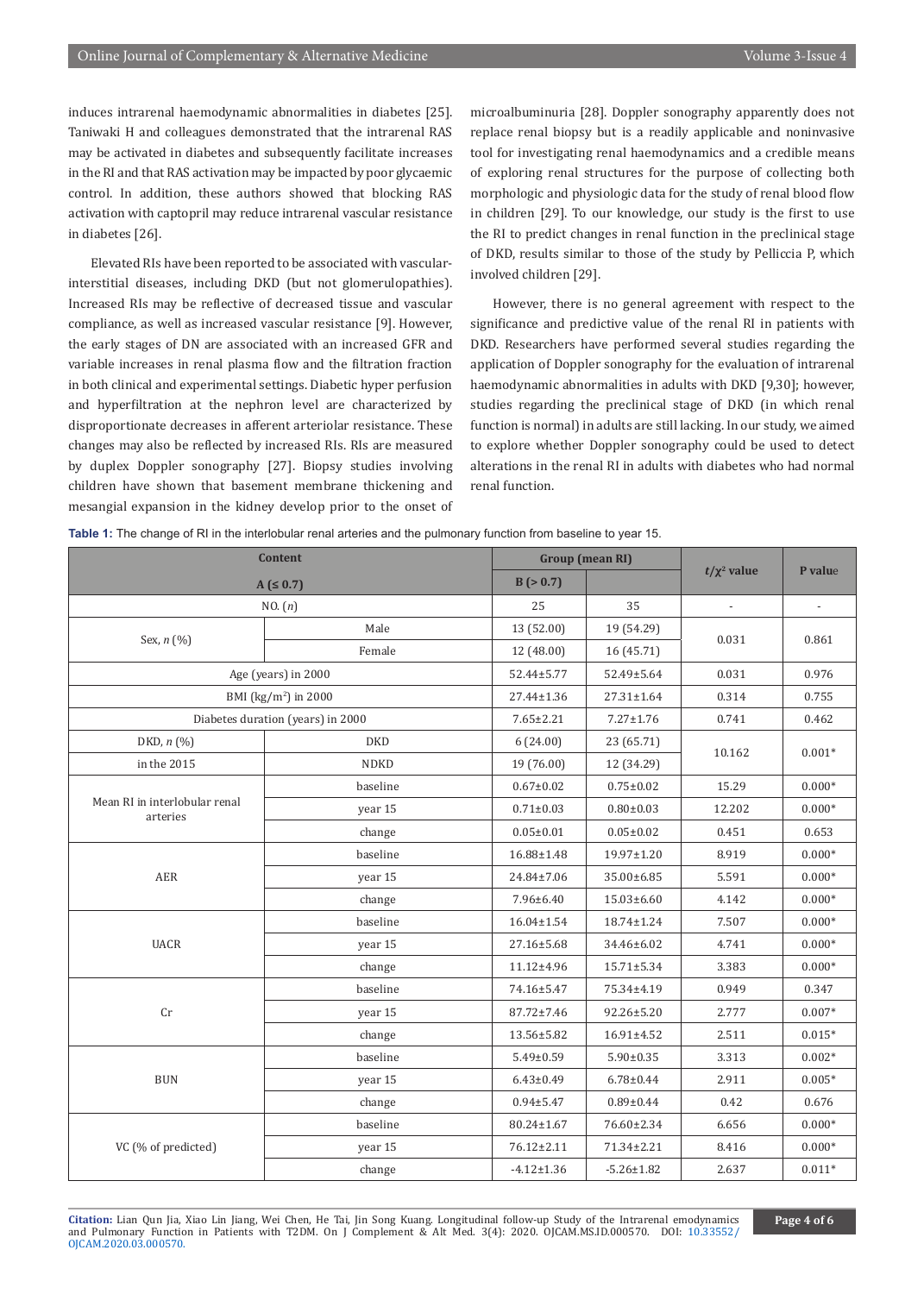| FVC (% of predicted)      | baseline | 72.64±2.34       | 69.46±3.27       | 4.163 | $0.000*$ |
|---------------------------|----------|------------------|------------------|-------|----------|
|                           | year 15  | 68.76±2.68       | 64.37±3.34       | 5.429 | $0.000*$ |
|                           | change   | $-3.88 \pm 2.30$ | $-5.09 \pm 2.32$ | 1.994 | 0.051    |
| FEV1 (% of predicted)     | baseline | 77.64±3.01       | 73.26±1.29       | 7.694 | $0.000*$ |
|                           | year 15  | 73.20±4.25       | $68.20 \pm 2.15$ | 5.979 | $0.000*$ |
|                           | change   | $-4.44 \pm 1.85$ | $-5.06 \pm 1.47$ | 1.437 | 0.156    |
| PEF (% of predicted)      | baseline | $51.12 \pm 3.13$ | 48.57±1.52       | 4.162 | $0.000*$ |
|                           | year 15  | $47.04 \pm 3.71$ | 43.66±1.75       | 4.718 | $0.000*$ |
|                           | change   | $-4.08 \pm 2.04$ | $-4.91 \pm 1.52$ | 1.816 | 0.075    |
| MVV (% of predicted)      | baseline | 88.04±2.64       | 84.89±1.91       | 5.382 | $0.000*$ |
|                           | year 15  | 81.96±2.72       | 77.54±2.82       | 6.072 | $0.000*$ |
|                           | change   | $-6.08 \pm 1.55$ | $-7.34 \pm 2.72$ | 2.087 | $0.041*$ |
| TLC (% of predicted)      | baseline | 92.64±3.84       | 88.54±2.05       | 5.348 | $0.000*$ |
|                           | year 15  | 88.84±4.57       | 83.66±2.54       | 5.613 | $0.000*$ |
|                           | change   | $-3.80 \pm 1.19$ | $-4.89 \pm 1.78$ | 2.654 | $0.010*$ |
| FEV1/FVC (% of predicted) | baseline | 74.48±1.92       | 71.17±1.36       | 7.825 | $0.000*$ |
|                           | year 15  | 71.00±2.25       | $67.63 \pm 1.57$ | 6.829 | $0.000*$ |
|                           | change   | $-3.48 \pm 1.33$ | $-3.54 \pm 1.54$ | 0.165 | 0.87     |
| DLCO (% of predicted)     | baseline | 84.84±2.41       | 82.03±2.22       | 4.672 | $0.000*$ |
|                           | year 15  | 81.60±3.18       | 77.03±2.35       | 6.419 | $0.000*$ |
|                           | change   | $-3.24 \pm 1.76$ | $-5.00 \pm 1.78$ | 3.788 | $0.000*$ |
| DLCO/VA (% of predicted)  | baseline | 88.08±3.58       | 83.06±1.68       | 7.27  | $0.000*$ |
|                           | year 15  | 85.60±4.45       | 78.71±1.84       | 8.237 | $0.000*$ |
|                           | change   | $-2.48 \pm 1.83$ | $-4.34 \pm 1.51$ | 4.308 | $0.000*$ |

Note: \*P< 0.05, the difference between the two groups had statistical significance.

In our study, the results of the longitudinal follow-up study, in which pulmonary function was assessed in patients organized into separate groups according to their RIs, indicated that subjects with RIs ≤0.7 displayed significantly better pulmonary function in 2000 than subjects with RIs >0.7. Moreover, pulmonary function showed improvement and decreased to a smaller extent in the former group compared to the latter group from 2000 to 2015. Additionally, the indicated renal functional parameters (BUN and Cr) and the AER and UACR showed improvement and increased to a smaller extent in the former group compared to the latter group from 2000 to 2015. The incidence of DKD in the group with RIs ≤0.7 (6/25, 24.00%) was significantly lower than that in the group with RIs >0.7 (23/45, 65.71%) (P<0.05) (Table 1).

In our study, we demonstrated that pulmonary functional parameters were negatively correlated with the bilateral kidney RI; however, our study had several limitations that should be addressed in future studies. First, we failed to observe the changes in alveolar tissue morphology associated with diabetes and did not identify the specific protein responsible for inducing the changes. Because not all the patients underwent a lung biopsy, we had to adopt an animal model to study alveolar tissue samples. Second, we did not assess inflammatory factors or ROS, both of which are associated with lung dysfunction in T2DM [16-18]. It is worth evaluating whether

they can be used to predict pulmonary function and renal function during the preclinical stage of DKD. Therefore, we recommend that clinicians monitor patients with T2DM for signs of lung damage in addition to monitoring them for signs of DKD and DR.

# **Conclusion**

In conclusion, According to the above results, we surmised that the kidney RI may be used not only to evaluate the haemodynamic changes characteristic of DKD and the progression of the disease but also to predict pulmonary and renal function in adults and children during the preclinical stage of DKD. Thus, in addition to the HbA1c and diabetes duration, the renal RI, can also be used to predict the likelihood of DKD during the preclinical stage of the disease in question.

# **Acknowledgement**

The authors would like to thank all of the patients and their families, the team of investigators, research nurses, and operations staff involved in this study. Editorial support (in the form of writing assistance, including development of the initial draft based on author input, assembling tables and figures, collating authors comments, grammatical editing and referencing) was provided by He Tai. The translator of English was provided by American journal experts.

**Citation:** Lian Qun Jia, Xiao Lin Jiang, Wei Chen, He Tai, Jin Song Kuang. Longitudinal follow-up Study of the Intrarenal emodynamics and Pulmonary Function in Patients with T2DM. On J Complement & Alt Med. 3(4): 2020. OJCAM.MS.ID.000570. DOI: [10.33552/](http://dx.doi.org/10.33552/OJCAM.2020.03.000570) [OJCAM.2020.03.000570](http://dx.doi.org/10.33552/OJCAM.2020.03.000570).